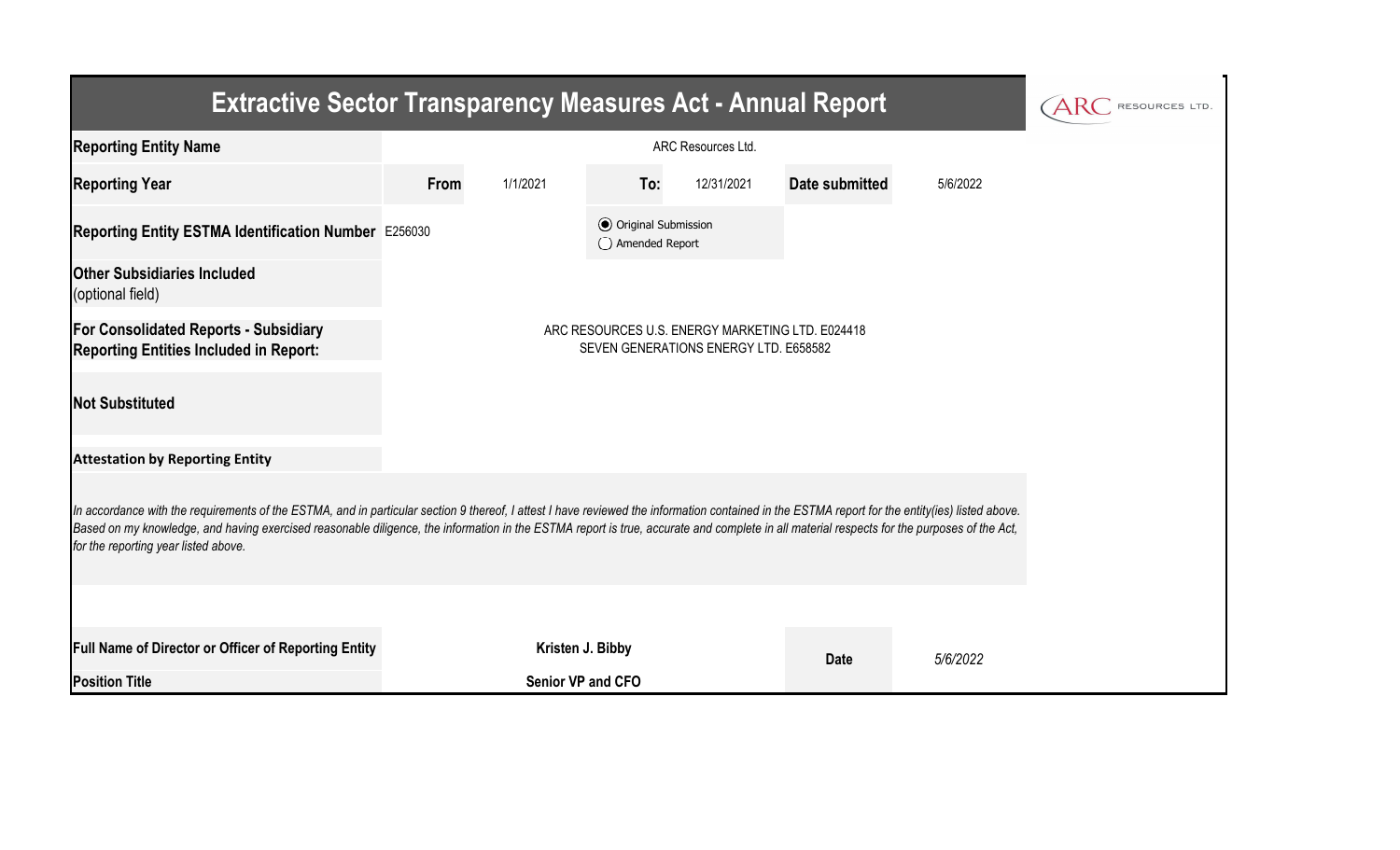| <b>Extractive Sector Transparency Measures Act - Annual Report</b> |                                                  |                                                                                                                                                  |              |                  |           |                                |                |                  |                                                  |                                      |                                                                                                                                                                               |
|--------------------------------------------------------------------|--------------------------------------------------|--------------------------------------------------------------------------------------------------------------------------------------------------|--------------|------------------|-----------|--------------------------------|----------------|------------------|--------------------------------------------------|--------------------------------------|-------------------------------------------------------------------------------------------------------------------------------------------------------------------------------|
| <b>Reporting Year</b>                                              | From:                                            | 1/1/2021                                                                                                                                         | To:          | 12/31/2021       |           |                                |                |                  |                                                  |                                      |                                                                                                                                                                               |
| <b>Reporting Entity Name</b>                                       | ARC Resources Ltd.<br>Currency of the Report CAD |                                                                                                                                                  |              |                  |           |                                |                |                  |                                                  |                                      |                                                                                                                                                                               |
| <b>Reporting Entity ESTMA</b><br><b>Identification Number</b>      |                                                  |                                                                                                                                                  |              |                  |           |                                |                |                  |                                                  |                                      |                                                                                                                                                                               |
| <b>Subsidiary Reporting</b><br><b>Entities (if necessary)</b>      |                                                  |                                                                                                                                                  |              |                  |           |                                |                |                  |                                                  |                                      |                                                                                                                                                                               |
| <b>Payments by Payee</b>                                           |                                                  |                                                                                                                                                  |              |                  |           |                                |                |                  |                                                  |                                      |                                                                                                                                                                               |
| <b>Country</b>                                                     | Payee Name <sup>1</sup>                          | Departments, Agency, etc<br>within Payee that Received<br>Payments <sup>21</sup>                                                                 | <b>Taxes</b> | <b>Royalties</b> | Fees      | <b>Production Entitlements</b> | <b>Bonuses</b> | <b>Dividends</b> | Infrastructure<br>Improvement<br><b>Payments</b> | <b>Total Amount paid to</b><br>Payee | Notes <sup>34</sup>                                                                                                                                                           |
| Canada                                                             | <b>BRAZEAU COUNTY</b>                            |                                                                                                                                                  | 4,600,000    |                  |           |                                |                |                  |                                                  | 4,600,000                            |                                                                                                                                                                               |
| Canada                                                             | <b>CITY OF GRANDE PRAIRIE</b>                    |                                                                                                                                                  | 160,000      |                  |           |                                |                |                  |                                                  | 160,000                              |                                                                                                                                                                               |
| Canada                                                             | <b>CLEARWATER COUNTY</b>                         |                                                                                                                                                  | 100,000      |                  |           |                                |                |                  |                                                  | 100.000                              |                                                                                                                                                                               |
| <b>United States of America</b>                                    | <b>GOVERNMENT OF UNITED STATES</b>               | FEDERAL TRADE COMMISSION -<br>PREMERGER NOTIFICATION                                                                                             |              |                  | 180,000   |                                |                |                  |                                                  |                                      | Calculated using the opening monthly<br>180,000 exchange rate of 1USD =<br>1.2827CAD.                                                                                         |
| Canada                                                             | <b>HALFWAY RIVER FIRST NATION</b>                |                                                                                                                                                  |              |                  | 270,000   |                                |                |                  |                                                  | 270,000                              |                                                                                                                                                                               |
| Canada                                                             | MUNICIPAL DISTRICT OF<br><b>GREENVIEW NO. 16</b> |                                                                                                                                                  | 14,290,000   |                  | 130,000   |                                |                |                  |                                                  | 14,420,000                           |                                                                                                                                                                               |
| Canada                                                             | <b>GOVERNMENT OF ALBERTA</b>                     | MINISTRY OF FINANCE                                                                                                                              |              | 25,210,000       | 9,570,000 |                                |                |                  |                                                  | 34,780,000                           |                                                                                                                                                                               |
| Canada                                                             | <b>GOVERNMENT OF ALBERTA</b>                     | TREASURY BOARD AND FINANCE                                                                                                                       |              | 240,530,000      | 1,570,000 |                                |                |                  |                                                  |                                      | Royalties paid in-kind total<br>\$30,410,000 and are valued at the fair<br>242,100,000 market value of the volumes taken in-<br>kind, based on ARC's realized sales<br>price. |
| Canada                                                             | <b>GOVERNMENT OF ALBERTA</b>                     | ALBERTA PETROLEUM MARKETING<br><b>COMMISSION</b>                                                                                                 |              | 500,000          |           |                                |                |                  |                                                  | 500,000                              |                                                                                                                                                                               |
| Canada                                                             | <b>GOVERNMENT OF BRITISH</b><br>COLUMBIA         | MINISTRY OF FINANCE                                                                                                                              | 2,280,000    | 80,350,000       | 7,810,000 |                                |                |                  |                                                  | 90,440,000                           |                                                                                                                                                                               |
| Canada                                                             | <b>GOVERNMENT OF BRITISH</b><br><b>COLUMBIA</b>  | OIL AND GAS COMMISSION                                                                                                                           |              |                  | 2,270,000 |                                |                |                  |                                                  | 2,270,000                            |                                                                                                                                                                               |
| Canada                                                             | <b>SADDLE HILLS COUNTY</b>                       | ENERGY, MINES AND PETROLEUM<br><b>RESOURCES</b>                                                                                                  | 300,000      |                  |           |                                |                |                  |                                                  | 300,000                              |                                                                                                                                                                               |
| Canada                                                             | TOWN OF DRAYTON VALLEY                           |                                                                                                                                                  | 420,000      |                  |           |                                |                |                  |                                                  | 420,000                              |                                                                                                                                                                               |
| <b>Additional Notes:</b>                                           |                                                  | All payments made by Seven Generations Energy Ltd. prior to the business combination on April 6th, 2021 have been included in the amounts above. |              |                  |           |                                |                |                  |                                                  |                                      |                                                                                                                                                                               |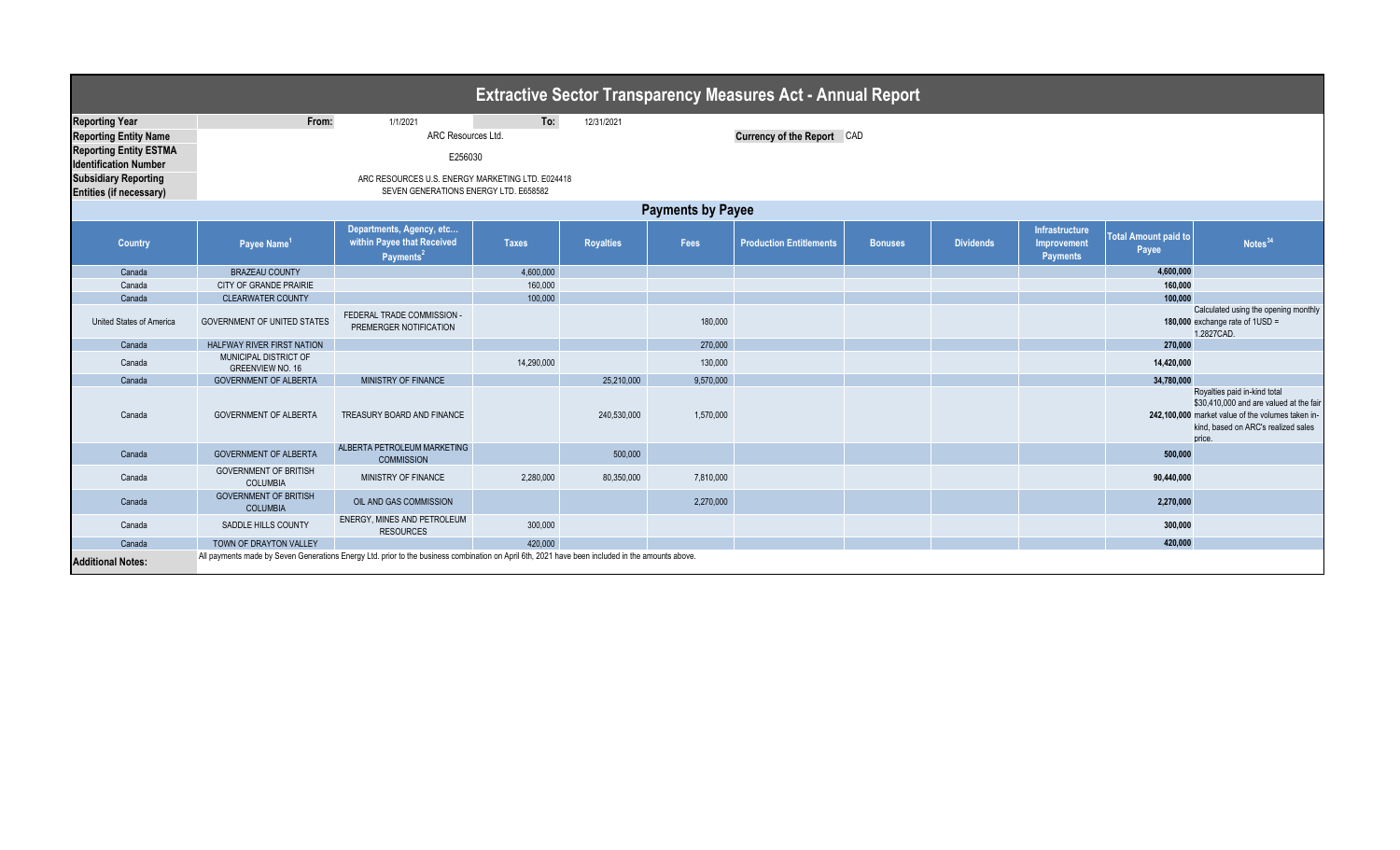| <b>Extractive Sector Transparency Measures Act - Annual Report</b> |                                                                                                                                                  |              |                    |            |                                          |                |                  |                                                         |                                        |                                                                                                                                                                             |  |
|--------------------------------------------------------------------|--------------------------------------------------------------------------------------------------------------------------------------------------|--------------|--------------------|------------|------------------------------------------|----------------|------------------|---------------------------------------------------------|----------------------------------------|-----------------------------------------------------------------------------------------------------------------------------------------------------------------------------|--|
| <b>Reporting Year</b>                                              | From:                                                                                                                                            | 1/1/2021     | To:                | 12/31/2021 |                                          |                |                  |                                                         |                                        |                                                                                                                                                                             |  |
| <b>Reporting Entity Name</b>                                       |                                                                                                                                                  |              | ARC Resources Ltd. |            | <b>Currency of the Report</b> CAD        |                |                  |                                                         |                                        |                                                                                                                                                                             |  |
| <b>Reporting Entity ESTMA</b><br><b>Identification Number</b>      |                                                                                                                                                  |              | E256030            |            |                                          |                |                  |                                                         |                                        |                                                                                                                                                                             |  |
| <b>Subsidiary Reporting</b><br><b>Entities (if necessary)</b>      | ARC RESOURCES U.S. ENERGY MARKETING LTD. E024418<br>SEVEN GENERATIONS ENERGY LTD. E658582                                                        |              |                    |            |                                          |                |                  |                                                         |                                        |                                                                                                                                                                             |  |
| <b>Payments by Project</b>                                         |                                                                                                                                                  |              |                    |            |                                          |                |                  |                                                         |                                        |                                                                                                                                                                             |  |
| <b>Country</b>                                                     | Project Name <sup>1</sup>                                                                                                                        | <b>Taxes</b> | <b>Royalties</b>   | Fees       | <b>Production</b><br><b>Entitlements</b> | <b>Bonuses</b> | <b>Dividends</b> | Infrastructure<br><b>Improvement</b><br><b>Payments</b> | <b>Total Amount paid</b><br>by Project | Notes <sup>23</sup>                                                                                                                                                         |  |
| Canada                                                             | Northeast British Columbia                                                                                                                       | 2,360,000    | 80,350,000         | 9,840,000  |                                          |                |                  |                                                         | 92,550,000                             |                                                                                                                                                                             |  |
| Canada                                                             | Kakwa                                                                                                                                            | 12,480,000   | 224,510,000        | 8,610,000  |                                          |                |                  |                                                         | 245,600,000                            |                                                                                                                                                                             |  |
| Canada                                                             | Northern Alberta                                                                                                                                 | 7,390,000    | 41,740,000         | 3,350,000  |                                          |                |                  |                                                         |                                        | Royalties paid in-kind total<br>\$30,410,000 and are valued at the<br>52,480,000 fair market value of the volumes<br>taken in-kind, based on ARC's<br>realized sales price. |  |
| <b>Additional Notes<sup>3</sup>:</b>                               | All payments made by Seven Generations Energy Ltd. prior to the business combination on April 6th, 2021 have been included in the amounts above. |              |                    |            |                                          |                |                  |                                                         |                                        |                                                                                                                                                                             |  |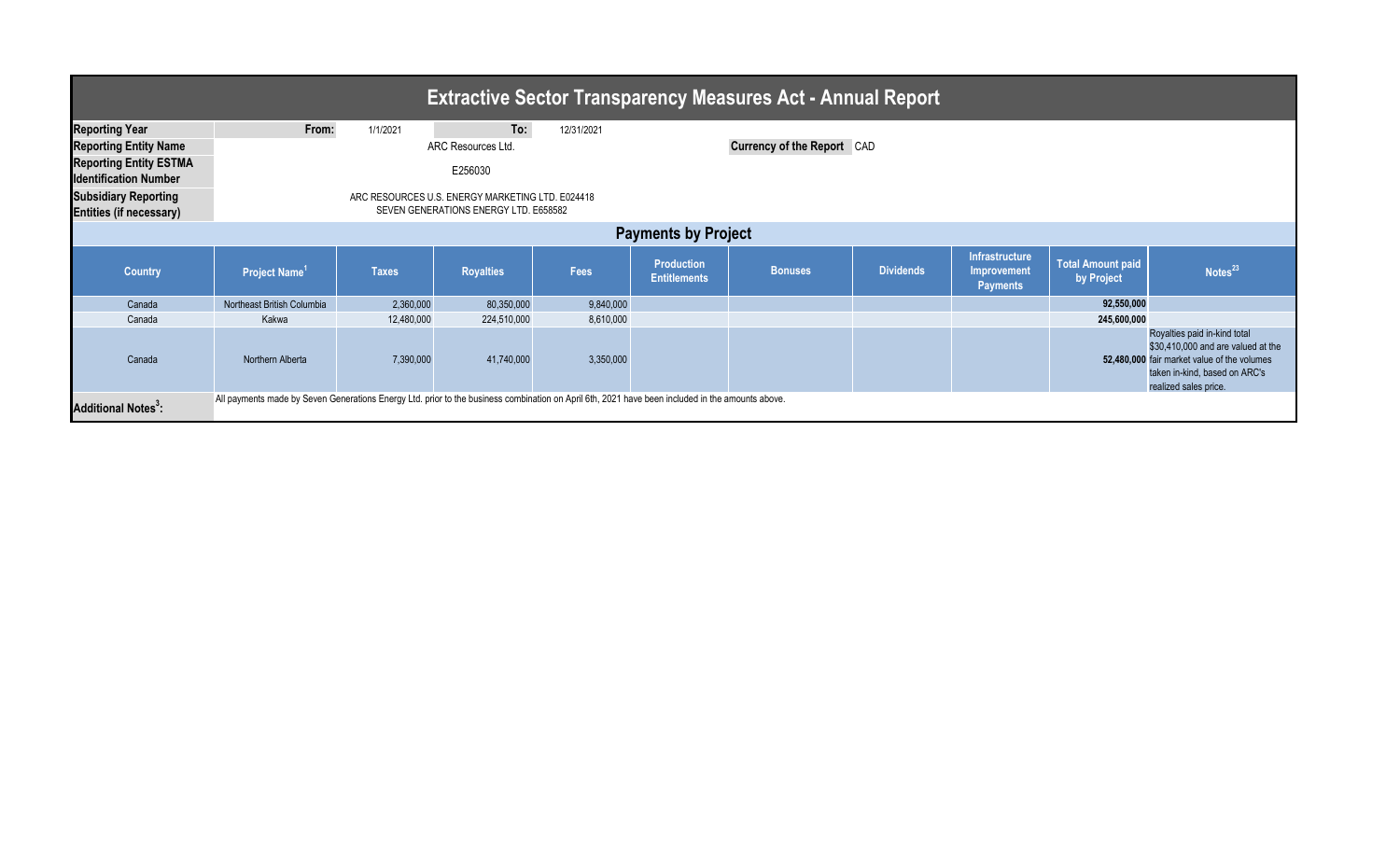

# **INTRODUCTION**

ARC Resources Ltd. and its subsidiaries (collectively the "Company" or "ARC") has prepared the following report ("the Report") of payments made to government entities for the year ended December 31, 2021 as required by the Extractive Sector Transparency Measures Act S.C. 2014, c.39, s.376 ("ESTMA" or the "Act"). For the year ended December 31, 2021, all payments made by Seven Generations Energy Ltd. prior to the business combination between ARC and Seven Generations Energy Ltd. on April 6<sup>th</sup>, 2021 have been included in ARC's final ESTMA report.

ARC makes a broader socio-economic contribution to the local areas in which we operate in addition to the payments that are required to be reported under the Act. For further information on such broader contributions, please refer to ARC's Sustainability Performance Update.

## **BASIS OF PREPARATION**

The Report has been prepared in accordance with the requirements of the Act and the Natural Resources Canada ("NRCan") Technical Reporting Specifications. The Technical Reporting Specifications provides specifications with regards to the form and manner of reporting. The following is a summary of judgments and definitions that ARC has made for the purpose of preparing the Report.

## **Payee**

For purposes of the Act, a payee is:

- a) Any government in Canada or in a foreign state.
- b) A body that is established by two or more governments.

c) Any trust, board, commission, corporation or body or other authority that is established to exercise or perform, or that exercises or performs, a power, duty, or function of a government for a government referred to in paragraph (a) above or a body referred to in paragraph (b) above.

Payees include governments at any level, including national, regional, state/provincial, or local/municipal levels. Payees include Crown corporations and other state-owned enterprises that are exercising or performing a power, duty, or function of government.

The individual department, agency or other body of the payee that received the payment is disclosed, where practical, in a supplementary note to the Report.

#### **Activities within the scope of the Report**

Payments made by ARC to payees relating to the commercial development of oil, gas, and minerals ("commercial development") are disclosed in this Report. ARC makes payments related to its initial processing activities which are integrated with its extraction operations and comprise commercial development. The Report excludes payments that are not related to ARC's commercial development activities, as defined by the Act and in the associated Guidance document published by NRCan.

## **Project**

Payments are reported at the project level except for payments that are not attributable to a specific project and are reported at the entity level. Corporate income taxes, which are typically not levied at a project level, are an example of this.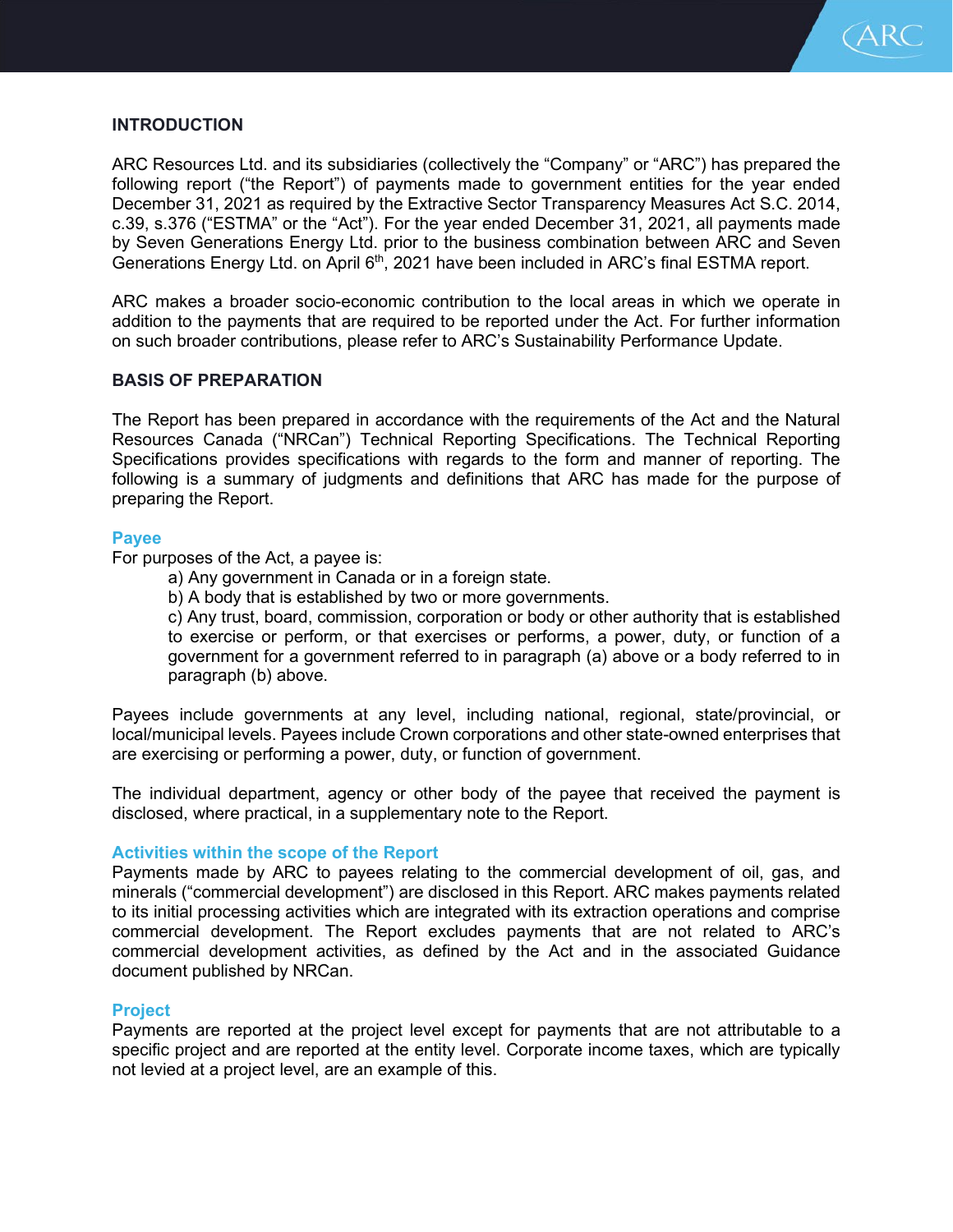

A "project" means the operational activities that are governed by a single contract, license, lease, concession, or similar legal agreement and form the basis for payment liabilities with a government. However, if multiple such agreements are substantially interconnected, ARC has aggregated such interconnected agreements into a single "Project" for reporting purposes, as permitted under the Act and the associated Technical Reporting Specifications published by NRCan.

## **Cash and in-kind payments**

Payments are reported on a cash basis, meaning they are reported in the period in which they are paid. In-kind payments are converted to an equivalent cash value based on cost or, if cost is not determinable, the in-kind payment is reported at the fair market value. The valuation method for each payment has been disclosed in a supplementary note to the Report.

All information is reported in Canadian dollars ("Cdn\$"). Payments to the "same payee" that meet or exceed \$100,000 Cdn in one category of payment are disclosed. Payments disclosed are rounded to the nearest \$10,000 Cdn.

### **Payments made in situations of joint control**

Where ARC has itself made a reportable payment to a payee, regardless of whether ARC is the operator, the full amount paid has been disclosed; this is the case even where ARC as the operator has been proportionally reimbursed by its non-operating partners through a partner billing process.

#### **Payment Categories**

The information is reported under the following payment categories.

### *Taxes*

This category may include taxes paid by ARC on its income, profits, or production. Taxes reported include property taxes, business taxes and certain provincial resource surcharges. Consumption taxes and personal income taxes are excluded.

#### *Royalties*

These are payments for the rights to extract oil and gas resources, typically at a set percentage of revenue less any deductions that may be taken. Royalties paid in kind are also reported under this category.

## *Fees*

This category may include rental fees, entry fees and regulatory charges as well as fees or other consideration for licenses, permits or concessions. Amounts paid in ordinary course commercial transactions in exchange for services provided by a payee are excluded.

#### *Production entitlements*

A payee's share of oil, gas, or mineral production under a production sharing agreement or a similar contractual or legislated arrangement is reported under this category. For the year ended December 31, 2021, there were no reportable production entitlement payments to a payee.